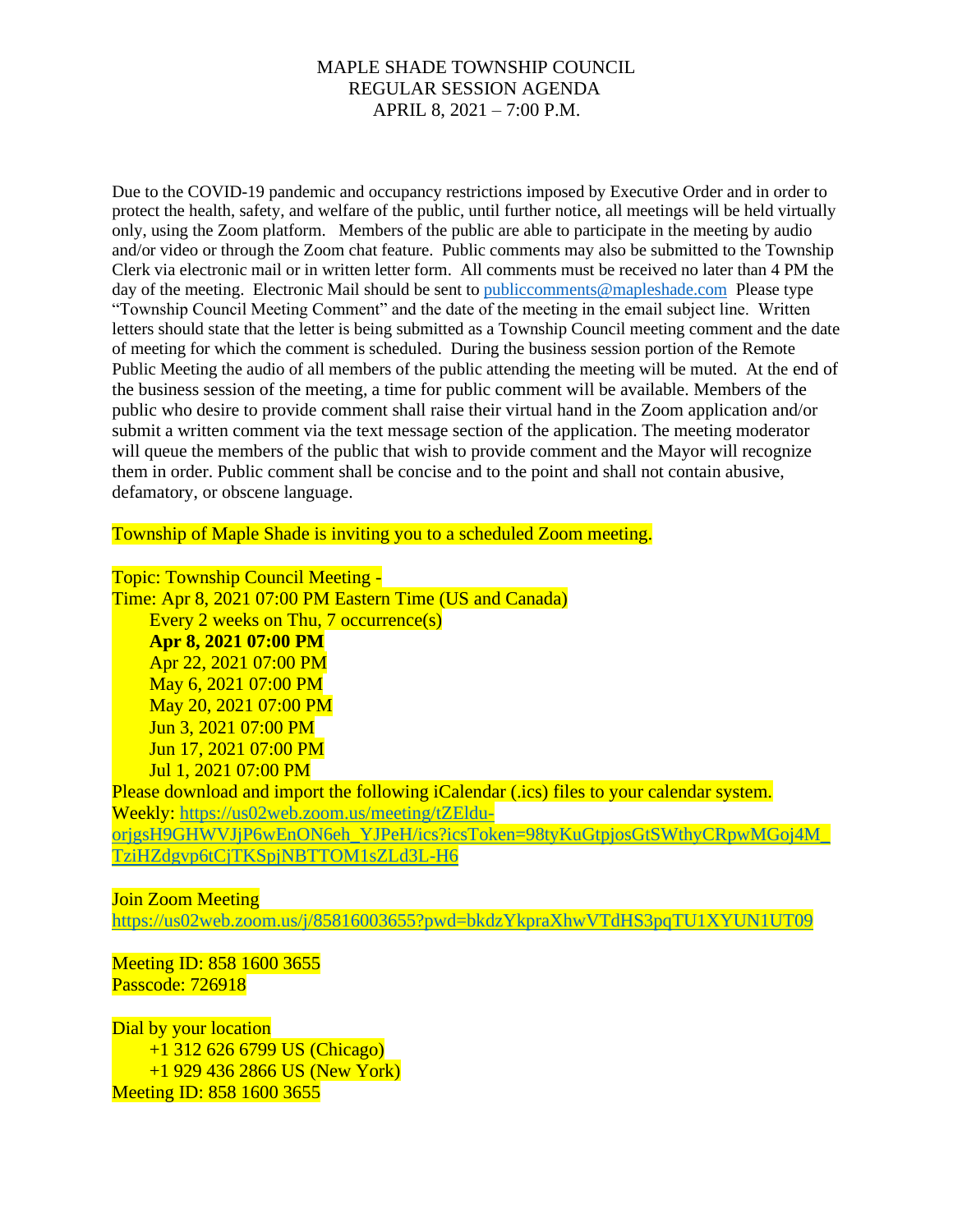# **PLEDGE OF ALLEGIANCE**:

**PUBLIC NOTICE** of this meeting, pursuant to the Open Public Meetings Act, has been given by the Township Council in the following manner:

Notifying the Township Clerk December 15, 2020. Mailing Notice to the Courier Post, The Central Record and Burlington County Times on December 15, 2020. Posting Notice on the Official Municipal Bulletin Board on December 15, 2020.

# **ROLL CALL**

 $D$ onorts

# **OPEN BOARD OF HEALTH MEETING**

| <b>REPOLIS</b>              |         |               |
|-----------------------------|---------|---------------|
| <b>Public Participation</b> |         |               |
| Motion to Close:            | Second: | All in Favor: |
| Motion to Adjourn:          | Second: | All in Favor: |

# **ORDINANCES – INTRODUCTION AND FIRST READING**

**Ordinance 2021-04** Calendar Year 2021 Ordinance to Exceed the Municipal Budget Appropriation Limits and to Establish a Cap Bank (N.J.S.A. 40A: 4-45.14)

| Motion to Approve:                  | Second: | Comments:                    | Roll Call: |
|-------------------------------------|---------|------------------------------|------------|
| Date of Publication: April 14, 2021 |         | Public Hearing: May 13, 2021 |            |

#### **PUBLIC PORTION (For Consent Agenda Items)** Motion to Close: Second: Comments: All in Favor

### **CONSENT AGENDA**

**Resolution No. 2021-R-57** Governing Body Certification of Compliance with the United State Equal Employment Opportunity Commission's "Enforcement Guidance on the Consideration of Arrest and Conviction Records in Employment Decisions Under Title VII of the Civil Rights Act of 1964"

#### **Resolution No. 2021-R-58 Resolution** Authorize Local Examination

WHEREAS N.J.S.A. 40A:4-78b has authorized the Local Finance Board to Adopt Rules that permit municipalities in sound fiscal condition to assume the responsibility, normally granted to the Director of the Division of Local Government Services, of conducting the annual budget examination; and

WHEREAS N.J.A.C. 5:30-7 was adopted by the Local Finance Board on February 11, 1997; and WHEREAS, pursuant to N.J.A.C. 5:30-7.2 through 7.5 the Township of Maple Shade has been declared eligible to participate in the program by the Division of Local Government Services,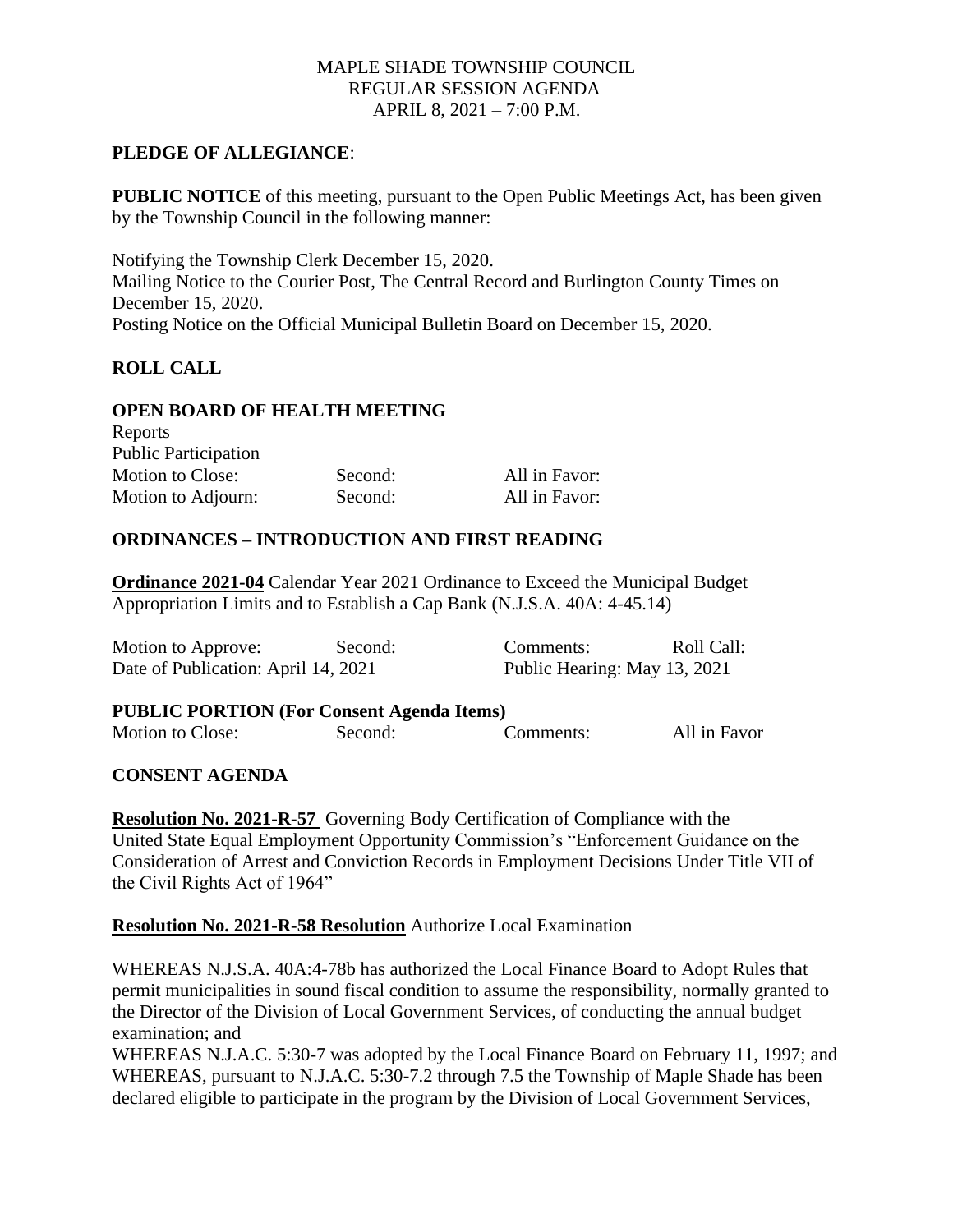and the Chief Financial Officer has determined that the Township meets the necessary conditions to participate in the program for the 2021 budget year, so now therefore

BE IT RESOLVED, by the Council of the Township of Maple Shade that in accordance with N.J.A.C. 5:30-7,6a & b and based upon the Chief Financial Officers certification, the governing body has found the budget has met the requirements.

**Resolution No. 2021-R-59** A Resolution to Affirm the Township of Maple Shade's Civil Rights Policy with Respect to all Officials, Appointees, Employees, Prospective Employees, Volunteers, Independent Contractors, and Members of the Public that come into Contact with Municipal Employees, Officials and Volunteers

Motion to Approve: Second: Comments: Roll Call:

**Resolution No. 2021-R-60** INTRODUCTION OF THE 2021 MUNICIPAL BUDGET

WHEREAS, the Township Council of the Township of Maple Shade desire to introduce the 2021 Municipal Budget, to wit: Total Budget \$ 18,760,978.00; Amount of Non-Property Tax Revenue \$6,902,797.25; Amount to be Raised by Property Taxes \$11,858,180.75, and

WHEREAS, a synopsis of the aforementioned Municipal Budget will be published in the April 16th Edition of the Courier Post and a Public Hearing will be held on Thursday, May 13, 2021 (virtually) and at the Municipal Complex at a meeting, which will begin at 7:00 p.m.

NOW, THEREFORE, BE IT RESOLVED by the Township Council of the Township of Maple Shade in the County of Burlington and State of New Jersey that the Township Council hereby authorizes introduction of the 2021 Municipal Budget, as described.

| Motion for Introduction:            | Second: | Comments:                    | Roll Call: |  |
|-------------------------------------|---------|------------------------------|------------|--|
| Publication Date: April 16, 2021    |         | Public Hearing: May 13, 2021 |            |  |
| <b>APPROVAL OF EXPENDITURE LIST</b> |         |                              |            |  |
| Motion to Approve:                  | Second: | Comments:                    | Roll Call: |  |
| <b>PUBLIC PORTION</b>               |         |                              |            |  |
| Motion to Close:                    | Second: | All in Favor:                |            |  |

# **STAFF AND PROFESSIONAL COMMENTS**

# **OLD BUSINESS**

- 1. Operations
- 2. Police Report
- 3. Site Plan
- 4. Advisory Board